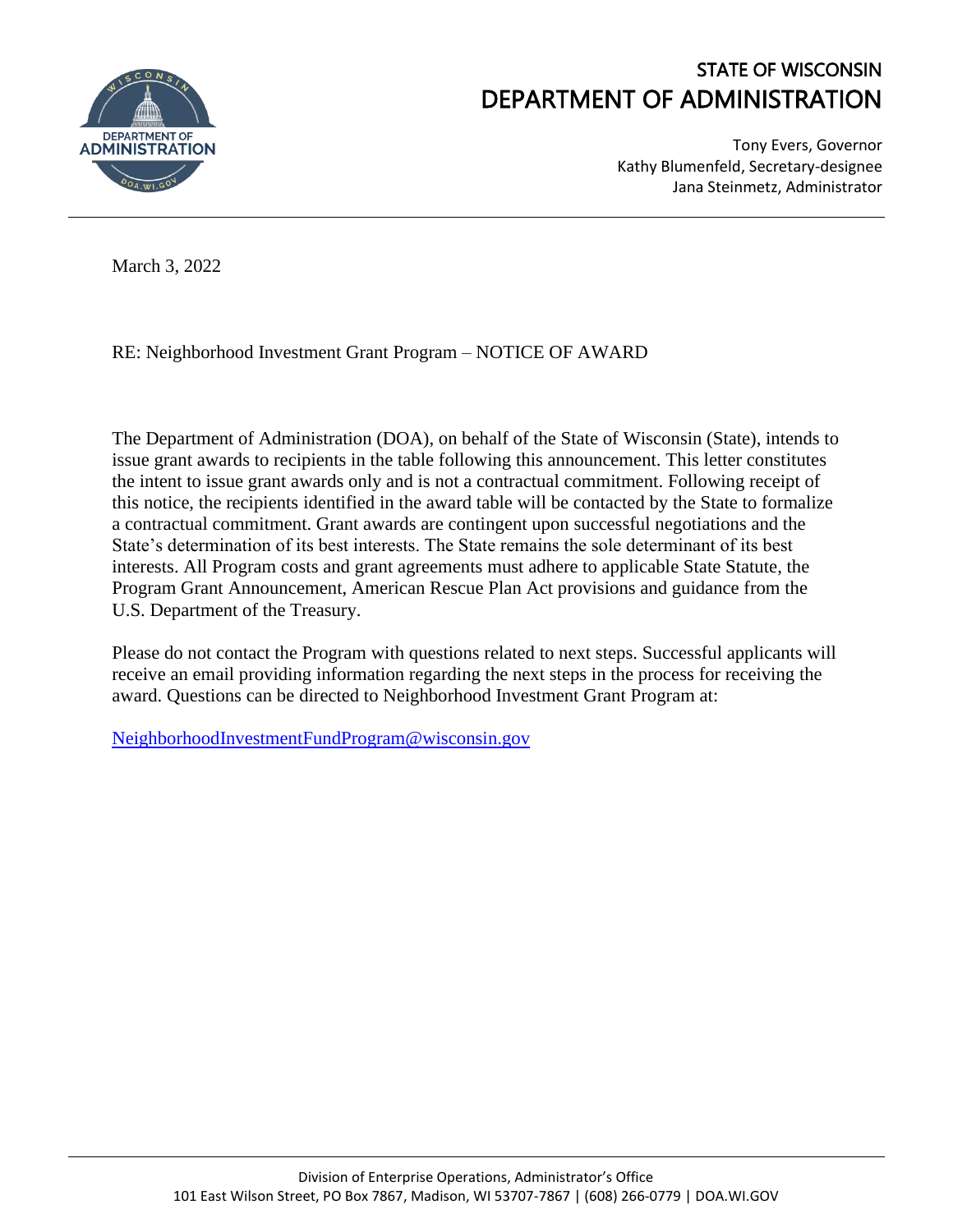## Neighborhood Investment Grant Program Notice of Award

| Organization                                                            | <b>City</b>              | Award           | Project                                  |
|-------------------------------------------------------------------------|--------------------------|-----------------|------------------------------------------|
| City of Altoona                                                         | Altoona                  | \$1,377,435.73  | Revitalization/Blight Elimination        |
| Village of Ashwaubenon                                                  | Ashwaubenon              | \$4,700,000.00  | Housing/Homelessness                     |
| City of Beloit                                                          | Beloit                   | \$9,000,000.00  | Non-profit Support                       |
| Ho-Chunk Nation                                                         | <b>Black River Falls</b> | \$11,833,858.00 | Housing/Homelessness                     |
| Kenosha County<br>Department of Public<br>Works                         | <b>Bristol</b>           | \$9,850,000.00  | Non-profit Support                       |
| <b>Forest County</b><br>Potawatomi Community                            | Crandon                  | \$4,221,849.50  | Revitalization/Blight Elimination        |
| City of Eau Claire                                                      | Eau Claire               | \$1,000,000.00  | Housing/Homelessness                     |
| City of Eau Claire                                                      | Eau Claire               | \$1,500,000.00  | Housing/Homelessness                     |
| City of Fond du Lac                                                     | Fond du Lac              | \$3,600,000.00  | Housing/Homelessness                     |
| Brown, County of                                                        | Green Bay                | \$15,000,000.00 | Revitalization/Blight Elimination        |
| City of Green Bay                                                       | Green Bay                | \$5,000,000.00  | Revitalization/Blight Elimination        |
| Lac Courte Oreilles<br><b>Band of Lake Superior</b><br>Chippewa Indians | Hayward                  | \$3,134,320.00  | <b>Vulnerable Populations</b>            |
| City of Juneau                                                          | Juneau                   | \$10,661,892.00 | Housing/Homelessness                     |
| Dodge County                                                            | Juneau                   | \$3,200,000.00  | Vulnerable Populations                   |
| City of Kenosha                                                         | Kenosha                  | \$15,000,000.00 | Economic Development/Workforce           |
| City of Lancaster                                                       | Lancaster                | \$3,400,000.00  | Housing/Homelessness                     |
| City of Madison                                                         | Madison                  | \$2,000,000.00  | Community Infrastructure                 |
| City of Madison                                                         | Madison                  | \$4,000,000.00  | Economic Development/Workforce           |
| Dane County                                                             | Madison                  | \$5,000,000.00  | Economic Development/Workforce           |
| Dane County                                                             | Madison                  | \$4,850,000.00  | Economic Development/Workforce           |
| Dane County                                                             | Madison                  | \$5,000,000.00  | Non-profit Support                       |
| City of Menasha                                                         | Menasha                  | \$2,074,000.00  | Revitalization/Blight Elimination        |
| City of Menomonie                                                       | Menomonie                | \$1,433,093.00  | Housing/Homelessness                     |
| City of Milwaukee                                                       | Milwaukee                | \$1,000,000.00  | Child Care/Education                     |
| City of Milwaukee                                                       | Milwaukee                | \$10,000,000.00 | Housing/Homelessness                     |
| City of Milwaukee                                                       | Milwaukee                | \$2,969,500.00  | <b>Revitalization/Blight Elimination</b> |
| City of Milwaukee                                                       | Milwaukee                | \$1,030,500.00  | Vulnerable Populations                   |
| Milwaukee County                                                        | Milwaukee                | \$3,000,000.00  | Housing/Homelessness                     |
| Milwaukee County                                                        | Milwaukee                | \$7,500,000.00  | Housing/Homelessness                     |
| City of Neenah                                                          | Neenah                   | \$4,388,025.00  | <b>Vulnerable Populations</b>            |
| Winnebago County                                                        | Oshkosh                  | \$10,351,686.15 | Housing/Homelessness                     |
| City of Park Falls                                                      | Park Falls               | \$5,675,156.25  | Non-profit Support                       |
| City of Platteville                                                     | Platteville              | \$3,523,345.00  | <b>Vulnerable Populations</b>            |
| City of Prairie du Chien                                                | Prairie du Chien         | \$1,624,816.00  | Revitalization/Blight Elimination        |
| City or Racine                                                          | Racine                   | \$15,000,000.00 | Housing/Homelessness                     |